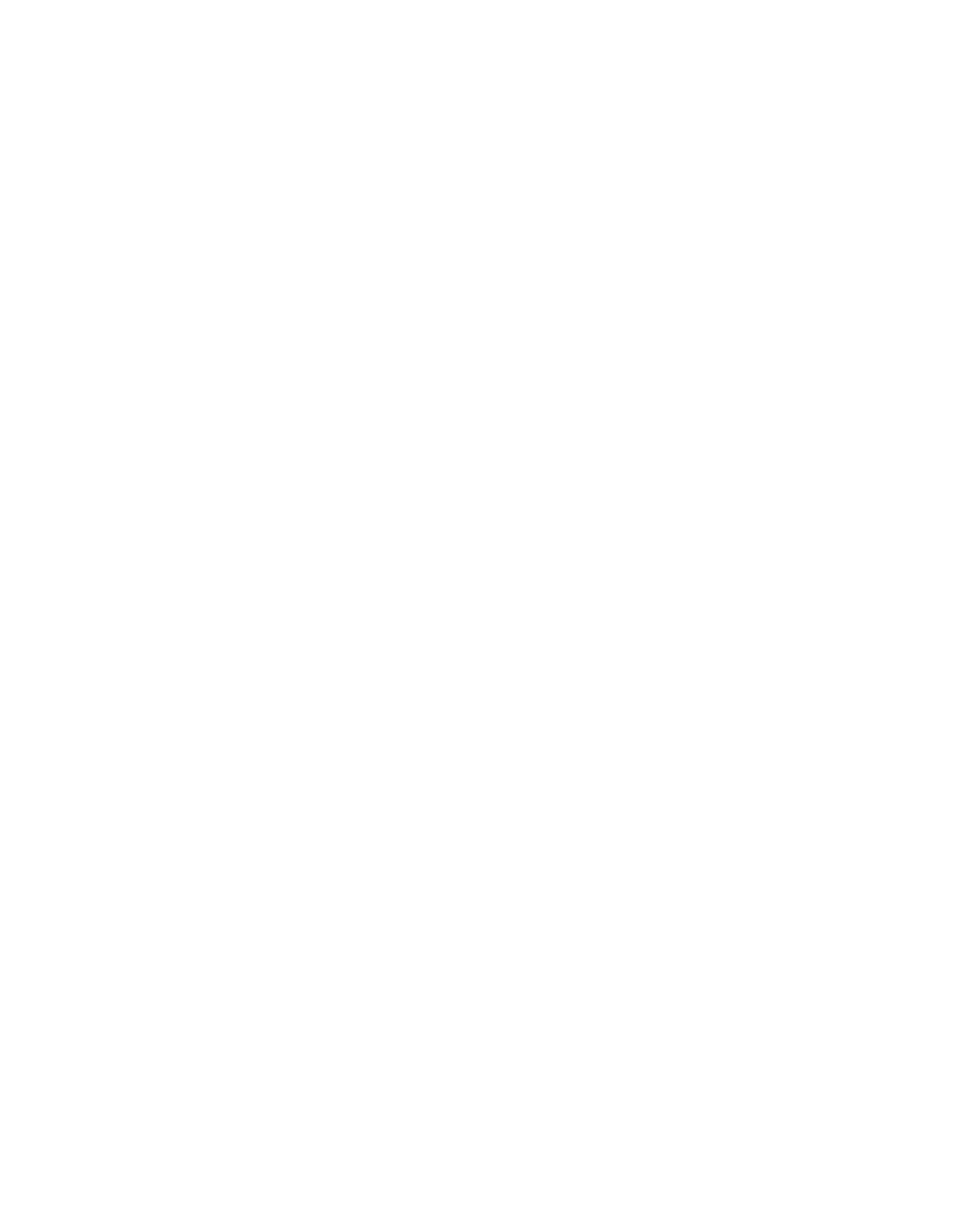



# **TABLE OF CONTENTS**

## **Overview**

The rapid growth of social media technologies combined with their ease of use and pervasiveness make them attractive channels of communication. However, these tools also hold the possibility of a host of unintended consequences. To help you identify and avoid potential issues we have compiled these guidelines. They are examples of best practices from various institutions and are intended to help you understand, from a wide range of perspectives, the implications of participation in social media.

## **Things to Consider When Beginning to Use Social Media**

Applications that allow you to interact with others online (e.g. Facebook, MySpace, LinkedIn, Google+, etc.) require careful consideration to assess the implications of "friending," "linking, " "following" or accepting such a request from another person. For example, there is the potential for misinterpretation of the relationship or the potential of sharing protected information. Relationships such as faculty-student, doctor-patient, supervisor-subordinate and staff-student merit close consideration of the implications and the nature of the social interaction. The following are some guidelines to follow in these cases.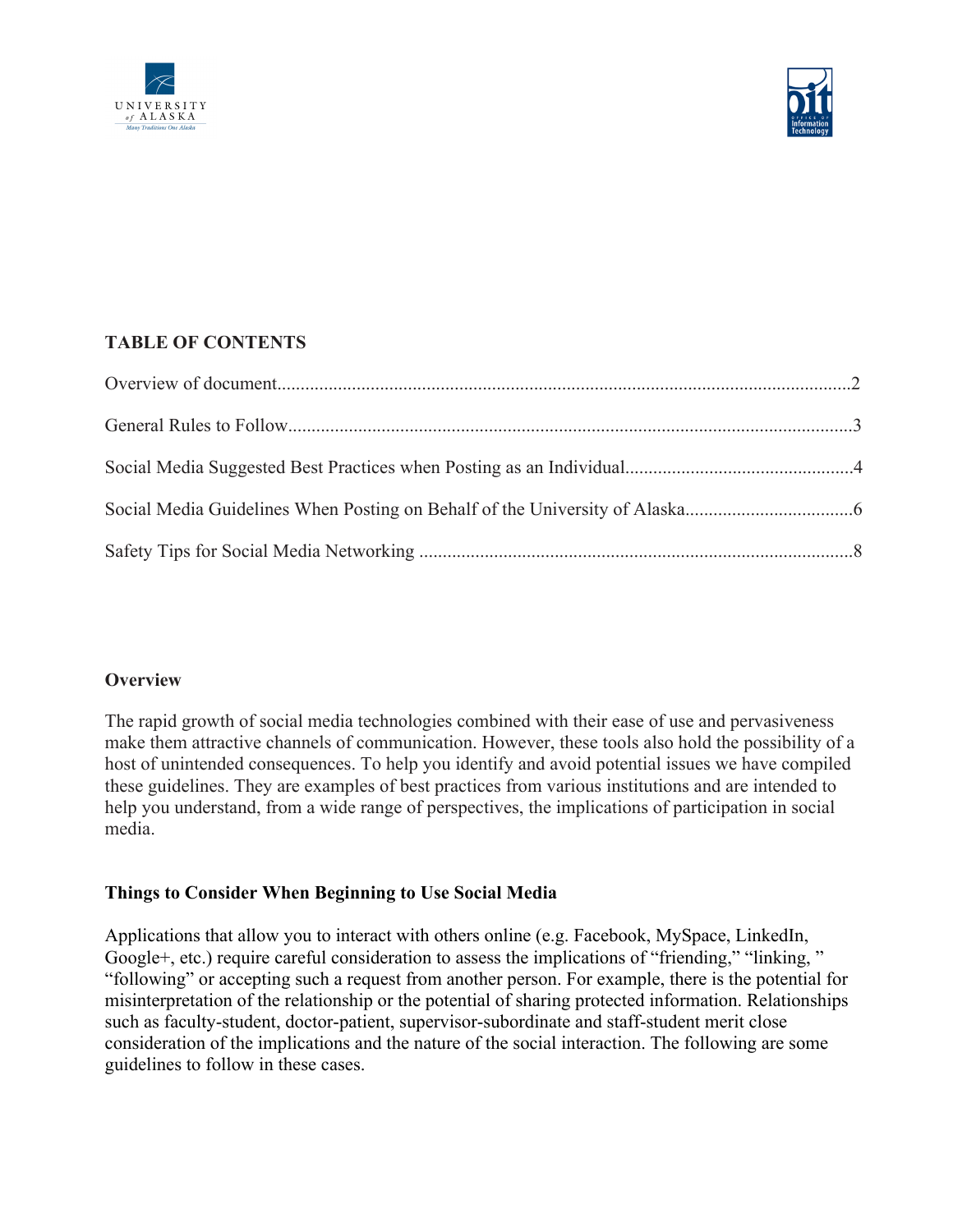# **GENERAL GUIDELINES WHEN POSTING TO SOCIAL MEDIA SITES**

Sharing UA news, events or promoting faculty and student work through social media tools is an excellent, low-cost way to engage the community and build our brand. Employees are encouraged to repost and share information with their family and friends that is available to the public (press releases, articles in the University news, Internet news, etc.). The best way to share university news is to link to the original source. When sharing information that is not a matter of public record, please follow the below guidelines:

#### **Maintain Confidentiality**

Do not post confidential or proprietary information about the University of Alaska, its students, its alumni or your fellow employees. Use good ethical judgment and follow university policies and federal requirements, such as the Health Insurance Portability and Accountability Act (HIPAA) and the Family Educational Rights and Privacy Act (FERPA). Review http://www.hhs.gov/ocr/privacy/hipaa/understanding/index.html for HIPAA requirements and http://www.alaska.edu/studentservices/ferpa/ for FERPA.

#### **Maintain Privacy**

Do not discuss a situation involving named or pictured individuals on a social media site without their permission. As a guideline, do not post anything that you would not present in any public forum.

#### **Respect University Time and Property**

It's appropriate to post at work if your comments are directly related to accomplishing work goals, such as seeking sources for information or working with others to resolve a problem. You should participate in personal social media conversations on your own time and in accordance with the University of Alaska Board of Regents policy on Ethics.

http://www.alaska.edu/bor/policy/04-10.doc University employees are also bound by the Alaska Executive Branch Ethics Act, which prohibits you from taking certain actions in conflict with the university's interests and from using certain information you developed or were exposed to as a university employee that has not been disseminated to the public.

#### **Do No Harm**

Let your Internet social networking do no harm to the University of Alaska or to yourself whenever navigating those networks.

#### **Understand Your Personal Responsibility**

UA staff and faculty are personally responsible for the content they publish on blogs, wikis or any other form of user-generated content. Be mindful that what you publish will be public for a long time— protect your privacy.

#### **Be Aware of Liability**

You are responsible for what you post on your own site and on the sites of others. Individual bloggers have been held liable for commentary deemed to be copyright infringement, defamatory, proprietary, libelous, or obscene (as defined by the courts). Increasingly, employers are conducting Web searches on job candidates before extending offers. Be sure that what you post today will not come back to haunt you.

#### **Maintain Transparency**

The line between professional and personal business is sometimes blurred: Be thoughtful about your posting's content and potential audiences. Be honest about your identity. In personal posts, you may identify yourself as a UA faculty or staff member. However, please be clear that you are sharing your views as an individual, not as a representative of the University of Alaska.

#### **Correct Mistakes**

If you make a mistake, admit it. Be upfront and be quick with your correction. If you're posting to a blog, you may choose to modify an earlier post—just make it clear that you have done so.

#### **Respect Others**

You are more likely to achieve your goals or sway others to your beliefs if you are constructive and respectful while discussing a bad experience or disagreeing with a concept or person.

#### **Be a Valued Member**

If you join a social network, make sure you are contributing valuable insights. Don't hijack the discussion and redirect by posting self/organizational-promoting information. Selfpromoting behavior is viewed negatively and can lead to you being banned from Web sites or groups.

#### **Think Before You Post**

There's no such thing as a "private" social media site. Search engines can turn up posts and pictures years after the publication date. Comments can be forwarded or copied. Archival systems save information even if you delete a post. If you feel angry or passionate about a subject, it's wise to delay posting until you are calm and clear-headed. Post only pictures that you would be comfortable sharing with the general public, current and future peers, employers, etc.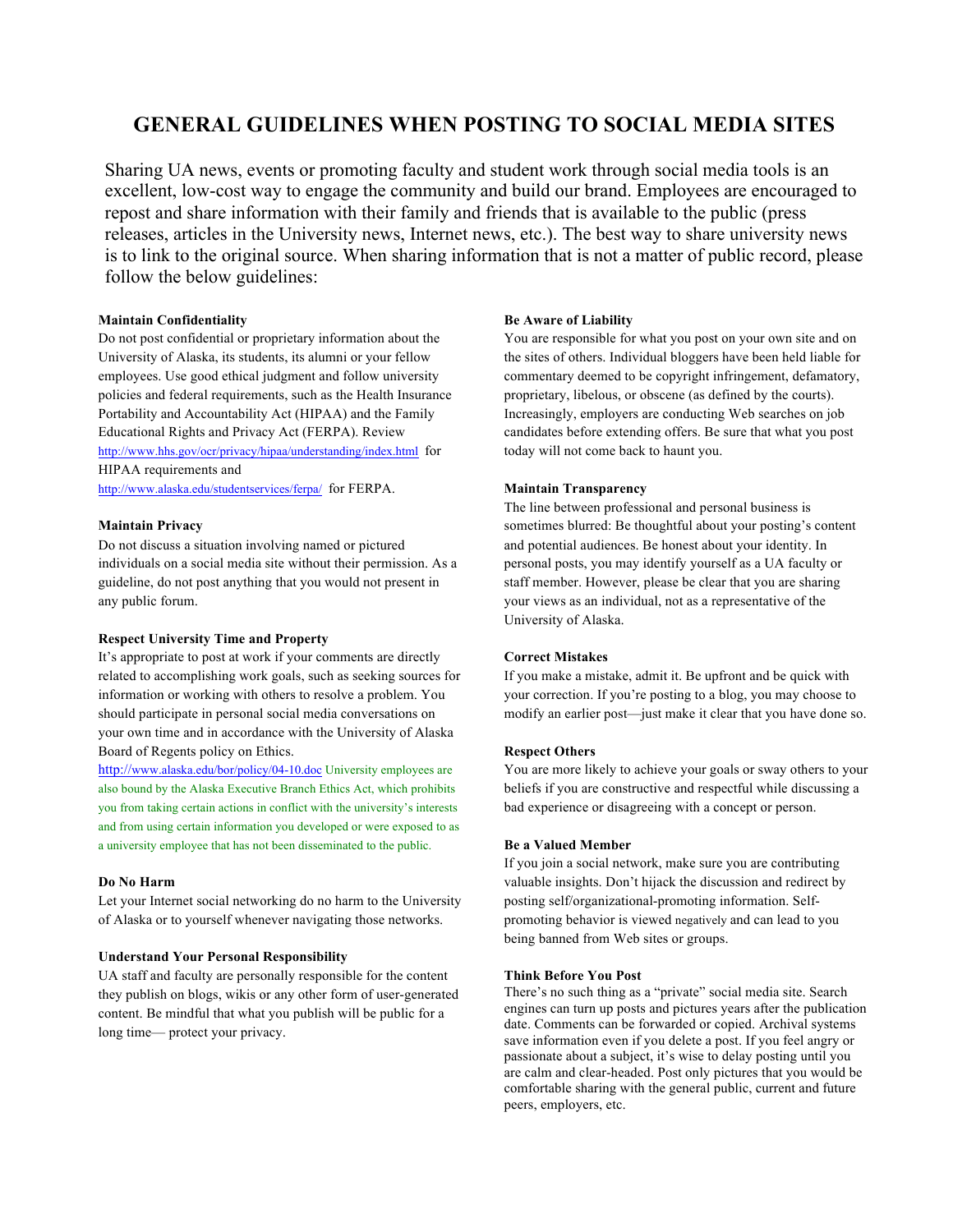



# **SOCIAL MEDIA BEST PRACTICES WHEN POSTING AS AN INDIVIDUAL**

The University of Alaska (UA) uses social media to supplement traditional press and marketing efforts. Employees are encouraged to share university news and events, which are a matter of public record, with their family and friends. Linking straight to the information source is an effective way to help promote the mission of the University and build community. When you might be perceived online as an agent/expert of UA, you need to make sure it is clear to the audience that you are not representing the position of UA or UA policy. While the guidelines below apply only to those instances where there is the potential for confusion about your role as a UA agent/expert versus personal opinion, they are good to keep in mind for all social media interactions. When posting to a social media site you should:

#### **Be Authentic**

Be honest about your identity. In personal posts, you may identify yourself as a UA faculty or staff member. However, please be clear that you are sharing your personal views and are not speaking as a formal representative of UA. If you identify yourself as a member of the UA community, ensure your profile and related content are consistent with how you wish to present yourself to colleagues.

#### **Use a Disclaimer**

If you publish content to any website outside of UA and it has something to do with the work you do or subjects associated with UA, use a disclaimer such as this: "The postings on this site are my own and do not represent UA's positions, strategies or opinions."

#### **Don't Use the UA Logo or Make Endorsements**

Do not use the UA block letters, athletic logo or any other UA marks or images on your personal online sites. Do not use the University's name to promote or endorse any product, cause or political party or candidate. UA logo and trademark guidelines can be found at: http://www.alaska.edu/opa/logo/. For individual campus guidelines, see your local marketing department.

#### **Take the High Ground**

If you identify your affiliation with UA in your comments, readers may associate you with the university, even with the disclaimer that your views are your own. Remember that you're most likely to build a high-quality following if you discuss ideas and situations civilly. Don't pick fights online.

#### **Don't Use Pseudonyms**

Never pretend to be someone else. Tracking tools enable supposedly anonymous posts to be traced back to their authors.

#### **Protect Your Identity**

While you should be honest about yourself, don't provide personal information that scam artists or identity thieves could use. Don't list your home address or telephone number. It is a good idea to create a separate e-mail address that is used only with social media sites.

#### **Does it Pass the Publicity Test**

If the content of your message would not be acceptable for faceto-face conversation, over the telephone, or in another medium, it will not be acceptable for a social networking site. Ask yourself, would I want to see this published in the newspaper or posted on a billboard tomorrow or ten years from now?

#### **Respect Your Audience**

Don't use ethnic slurs, personal insults, obscenity, or engage in any conduct that could result in professional, civil or criminal discipline. You should also show proper consideration for others' privacy and for topics that may be considered sensitive —such as politics and religion.

#### **Monitor Comments**

Most people who maintain social media sites welcome comments— it builds credibility and community. However, you may be able to set your site so that you can review and approve comments before they appear. This allows you to respond in a timely way to comments. It also allows you to delete spam comments and to block any individuals who repeatedly post offensive or frivolous comments.

 $A$  common practice among individuals who write about the industry in which they work is to include a disclaimer on their site, usually on their "About" Me" page. If you discuss higher education on your own social media site, we suggest you include a sentence similar to this: "The views expressed on this [blog, Web site] are mine alone and do not necessarily reflect the views of the University of Alaska." This is particularly important if you could be perceived to be in a leadership role at UA.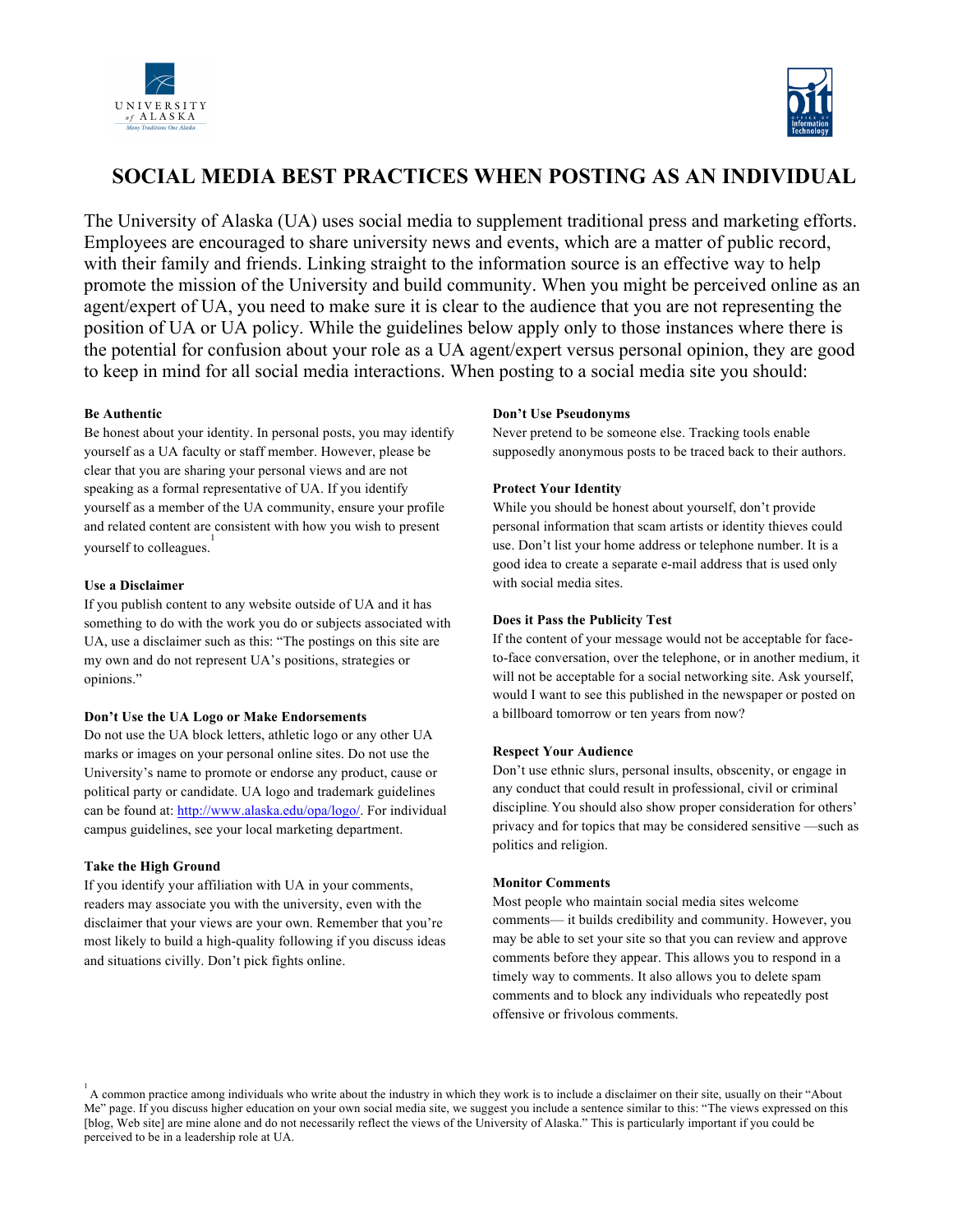# **SOCIAL MEDIA GUIDELINES WHEN POSTING ON BEHALF OF THE UNIVERSITY OF ALASKA**

Online collaboration tools provide low-cost communication methods which foster open exchanges and learning. While social media tools are changing the way we work and how we connect with the public and other higher education institutions, the University of Alaska policies and practices for sharing information remain the same. In addition to the general guidelines discussed above, when you are creating or posting to a social media site on behalf of UA you need to:

#### **Seek Approval**

Any messages that might act as the "voice" or position of the university or a school/college/unit must be approved by the university or the director of the school/college/unit or their delegate. If you are unsure, contact your local marketing department.

#### **Be Accurate**

Make sure that you have all the facts before you post. It's better to verify information with a source first than to have to post a correction or retraction later. Cite and link to your sources whenever possible -- that's how you build community.

#### **Be Transparent**

If you participate in or maintain a social media site on behalf of the university, clearly state your role and goals. Keep in mind that if you are posting with a university username, title or email, other users do not know you personally. They view what you post as coming from the university. Be careful and be respectful. What you say directly reflects on the university. Discuss with your supervisor the circumstances in which you are empowered to respond directly to users and when you may need approval.

#### **Be Timely**

Assign an administrator who can regularly monitor postings and content. Aim for standard times for postings and updates. The recommended minimum frequency is once to twice a week. But be sure not to overload your updates. Followers will stop paying attention if you overload them with information.

#### **Be Responsible**

What you write is ultimately your responsibility. Participation in social computing on behalf of UA is not a right but an opportunity, so please treat it seriously

and with respect. If you want to participate on behalf of the university, be sure to abide by its standard practice guidelines.

#### **Respect Others**

Users are free to discuss topics and disagree with one another, but please be respectful of others' opinions. You are more likely to achieve your goals if you are constructive and respectful while discussing a bad experience or disagreeing with a concept or person.

#### **Be a Valued Member**

If you join a social network like a Facebook group or comment on someone's blog, make sure you are contributing valuable insights. Post information about topics like UA events or a book you've authored only when you are sure it will be of interest to readers. In some forums, self-promoting behavior is viewed negatively and can lead to you being banned from websites or groups.

#### **Be Thoughtful**

If you have any questions about whether it is appropriate to write about certain kinds of material in your role as a UA employee, ask your supervisor before you post.

#### **Use of the UA Logo**

If you create a social media site on behalf of the university, use simple graphics that represent your University brand. The UA Office of Public Affairs (http://www.alaska.edu/opa/) can provide guidance with graphics and design as can your local campus marketing department. The identity guidelines website (http://www.alaska.edu/opa/) provides information on logo permissions and standards.

#### *Sources:*

The best practices outlined above were compiled, with permission, from the University of Michigan, Office of the Vice President for Communications as well as referenced sources from within the University of Alaska.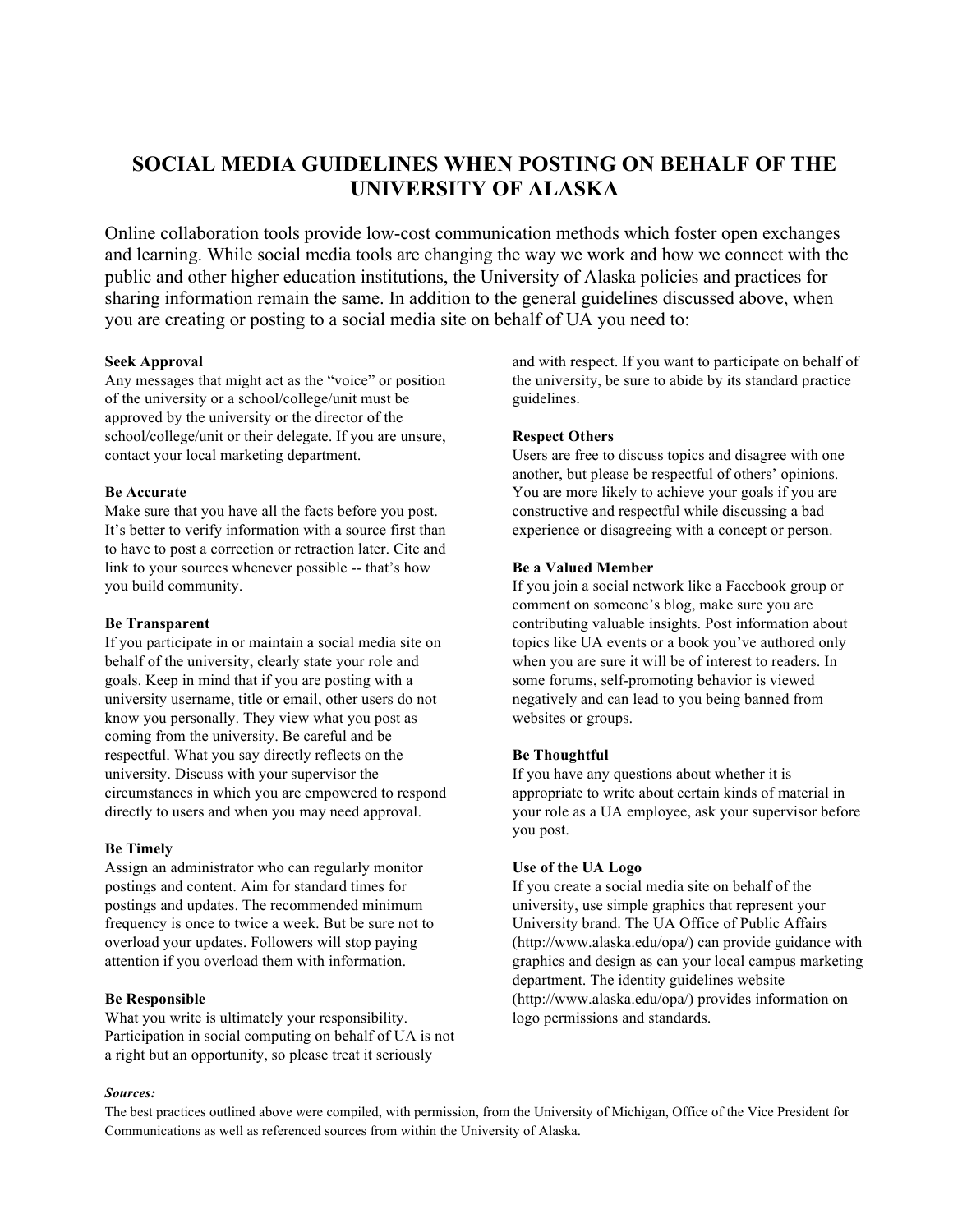



# **SAFETY & PRIVACY TIPS FOR SOCIAL MEDIA NETWORKING**

The Internet is open to a worldwide audience. When using social media channels, ask yourself:

- 1. Did I set my privacy setting to help control who can look at my profile, personal information and photos? You can limit access somewhat but not completely, and you have no control over what someone else may share.
- 2. How much information do I want strangers to know about me? If I give them my cell phone number, address, email, class schedule, a list of possessions (such as my CD collection) how might they use it? With whom will they share it? Not everyone will respect your personal or physical space.
- 3. Is the image I'm projecting by my materials and photos the one I want my current and future friends to know me by? What does my profile say to potential faculty members/advisors? Future graduate school/internship interviewers? Potential employers? Neighbors? Family? Parents? Which doors am I opening and which am I closing?
- 4. What if I change my mind about what I post? For instance, what if I want to remove something I posted as a joke or to make a point? Have I read the social networking site's privacy and caching statements? Removing material from network caches can be difficult. Posted material can remain accessible on the Internet until you've completed the prescribed process for removing information from the caching technology of one or multiple (potentially unknown) search engines.
- 5. Have I asked permission to post someone else's image or information? Am I infringing on their privacy? Could I be hurting someone? Could I be subject to libel suits? Am I violating network use policies, HIPAA or FERPA privacy rules?
- 6. Does my equipment have spyware and virus protections installed? Some sites collect profile information to SPAM you. Others contain links that can infect your equipment with viruses that potentially can destroy data and infect others with whom you communicate. Remember to back up your work on an external source in case of destructive attacks.